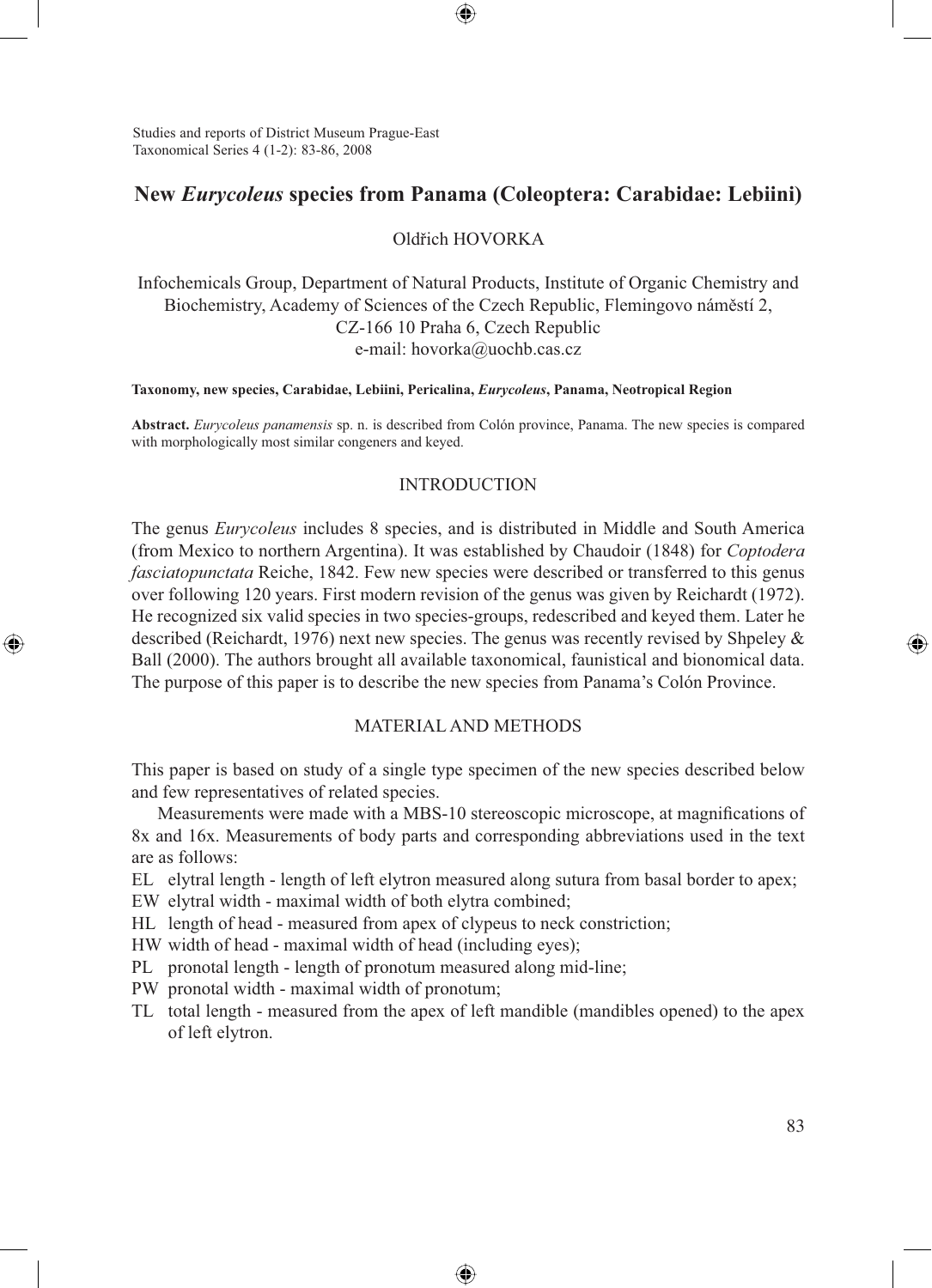⊕

Type specimen of newly described species is provided with red printed label: "*Eurycoleus panamensis* sp. nov., HOLOTYPE, det. O. Hovorka, 2008", and is deposited in the author´s collection.

#### DESCRIPTION

## *Eurycoleus panamensis* **sp. n.** (Figs 1-2)

**Type material.** Holotype  $(\varphi)$  labelled: "Panama, Colon prov., Sherman Forest Reserve, 79°58'W, 9°17'N, 130 m a.s.l., lgt. Čížek & Hauck, 6.6.-10.7. 2002".

**Description.** Habitus (Fig. 1) - the new species is of average length for the member of the genus (TL 10.0 mm), whole body surface is yellow, each elytron with eight black spots. Terebral margin + apex of each mandible, palpomeres, antennomeres, tarsomeres, tibiae and extreme apices of femora brown to black, only apical part of terminal palpomere, basal part of scapus, whole lateral parts of antennomeres V-XI (+ apical lateral part of antennomere IV) and terminal tarsomere yellow-red to yellow-brown.

Head markedly transverse (HL/HW 0.58), eyes huge, bulged. Both dorsal and ventral surface of head with isodiametric to slightly transverse reticulation and microscopic punctuation. Antennae slightly flattened and widened from apical portion of antennomere IV.

Pronotum strongly transverse (PL/PW 0.52), about one quarter wider than head (PW/ HW 1.26). Lateral pronotal margins convex. Anterior pronotal angles widely rounded. Disc of pronotum with slightly transverse reticulation and very fine punctures. Pronotal base and wide lateral explanate area punctured. Prosternite and proepipleuron more shiny, with microsculpture present, but slight.

⊕

Elytra 1.21 times longer than wide, widest point near midlength. Striae indistinct, formed by row of punctures, which are only slightly larger than dense and irregular elytral punctures covering whole elytral surface. Third elytral interval with 3 setigerous pores, anterior one near 3rd stria, others near 2nd stria. Elytral microsculpture slightly transverse. Lateral elytral margin deplanate. Series umbilicata formed by 14 pores, not continuous, but divided in two groups, in the middle largely interrupted. Elytral spots as on Fig. 1.

Female genitalia typical for subtribe Pericalina, *Eurycoleus* genus-group (Fig. 2; see also Ball & Shpeley, 1983), but stylomere II with 4 ensiform setae (one dorsomedial and three dorsolateral ensiform setae). Ventral surface with two apicoventral nematoid setae and one trichoid seta present.

Male genitalia - unknown.

**Differential diagnosis.** The new species belongs to the *tredecimpuncatus* species group. As in many other groups of the tribe Lebiini, the species are morphologically very similar and the most useful character for separation of the species is the color pattern. *Eurycoleus panamensis* sp. n. differs from it's congeners by the following combination of characters: each elytron with less than 10 black spots, pronotum concolorous, femora bicolored (testaceous with black apices), elytral spots forming unique pattern - 3 sutural spots, 4 discal spots (1

⊕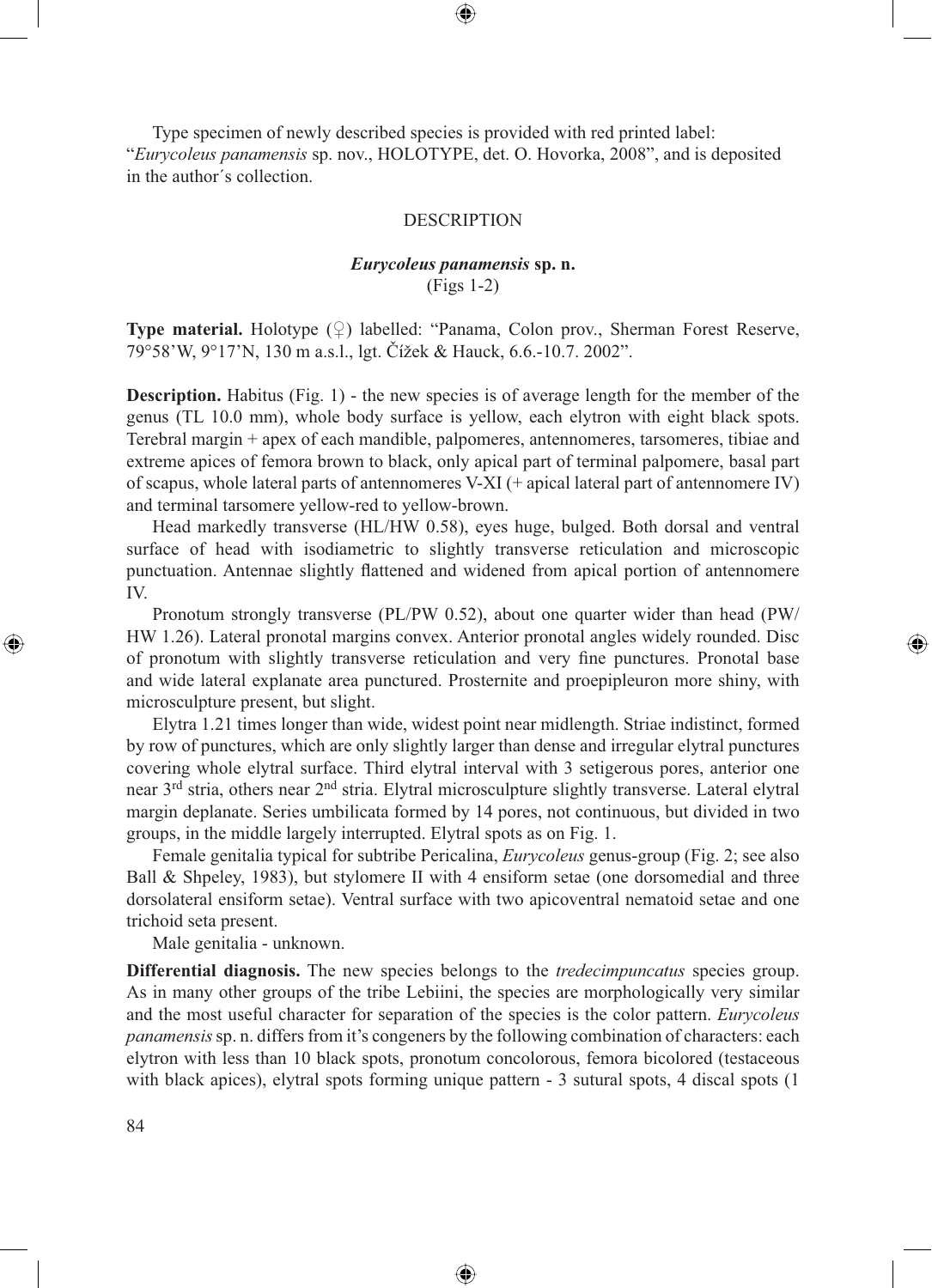

⊕



Figs 1-2. *Eurycoleus panamensis* sp. n.: 1- habitus, female holotype; 2- stylomeres I and II, medial aspect. Scale bar 0.5

humeral, 2 disco-medial and 1 disco-preapical) and 1 marginal spot, which is posterio-lateral and not as sharply delimited as other spots. The nearest species seems to be, by its color pattern, *E*. *tredecimpunctatus* Chaudoir, 1869. Main differences are the absence of discopreapical spot and transverse shape of humeral spot in *E*. *tredecimpunctatus*.

⊕

In the key to species given by Shpeley & Ball (2000), *E*. *panamensis* sp. n. falls in couplet 7-7'. To include the new species in the key, the new couplet  $(7<sub>a</sub>-7<sub>a</sub>)$  must be added as follows:

|            | $7a$ (6 <sup>o</sup> ) Elytron with large, round, disco-preapical spot present; humeral spot not narrowly transverse. Geographical |
|------------|------------------------------------------------------------------------------------------------------------------------------------|
|            |                                                                                                                                    |
| $7\degree$ |                                                                                                                                    |
|            |                                                                                                                                    |

**Distribution.** The new species is known from the type specimen only, collected at the locality in Provincia of Colón in Panamá, on the Caribbean side of the Panama Canal, south of the Chagres River. The new species was collected at this locality together with *Eurycoleus macularius* (Chevrolat, 1835).

**Name derivation.** The specific name is derived from the name of the country of origin (Panama).

ACKNOWLEDGMENTS. I am obliged to J. Kindl (Praha) for the taking of digital photograph of the type specimen.